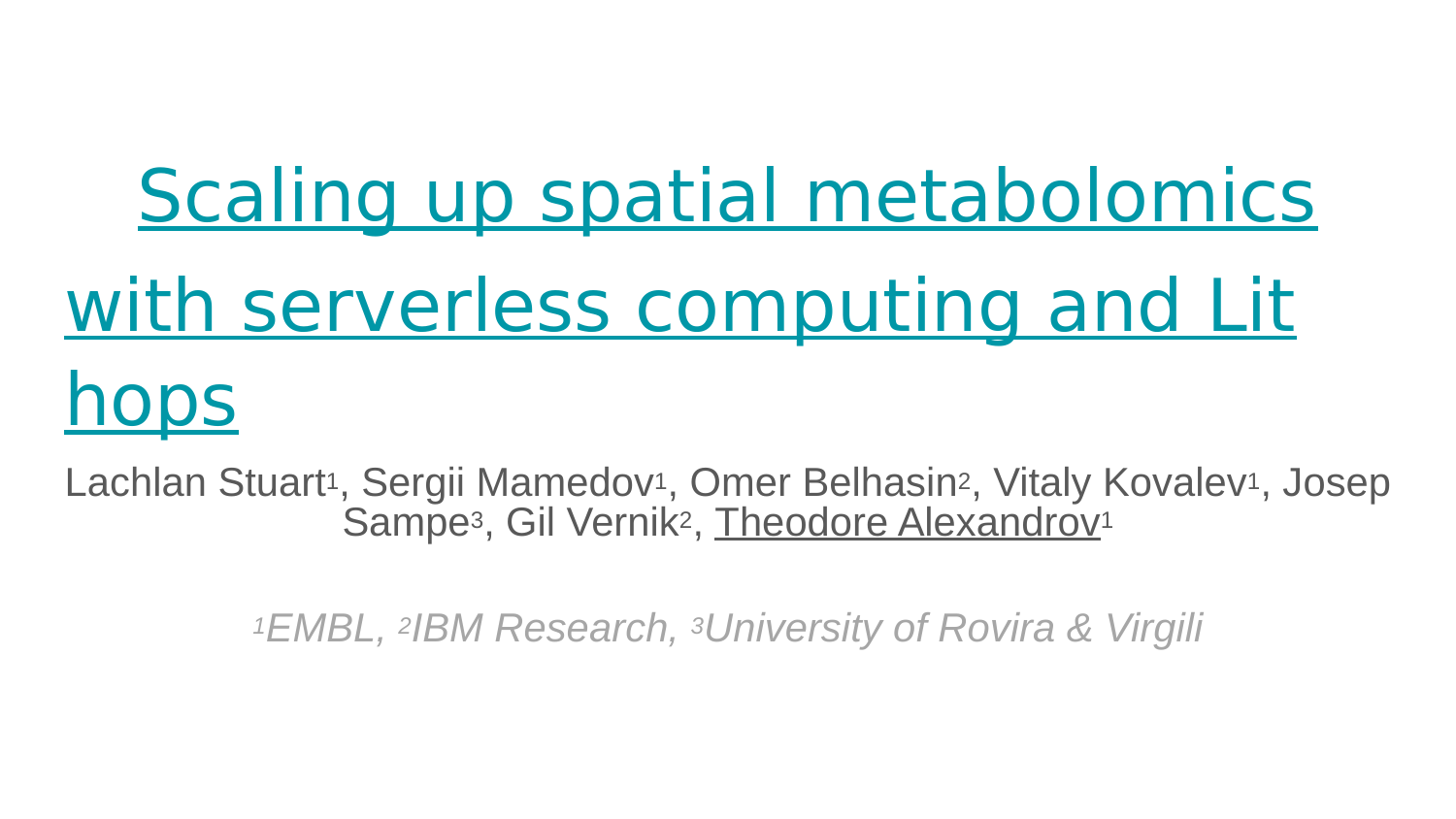## Spatial metabolomics

- Technology for detecting small molecules, metabolites, lipids in tissues
- Used in biology, medicine, pharma
- Dataset = multi-channel image, every channel is associated with a molecule
- 1-1000 GB / dataset

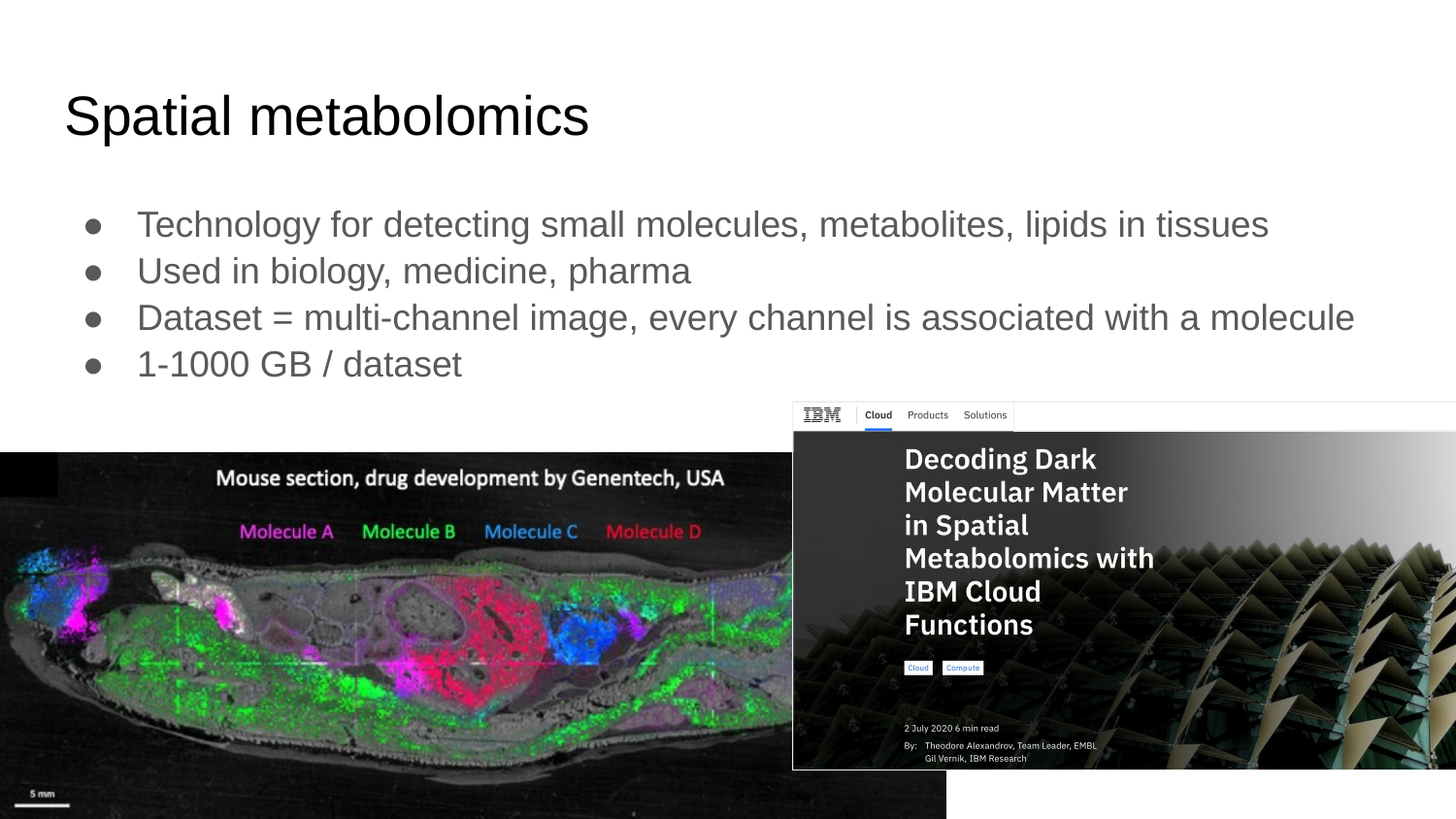## METASPACE: engine for spatial metabolomics



15.000+ submissions / 800+ users / 80+ labs / 70+ publications

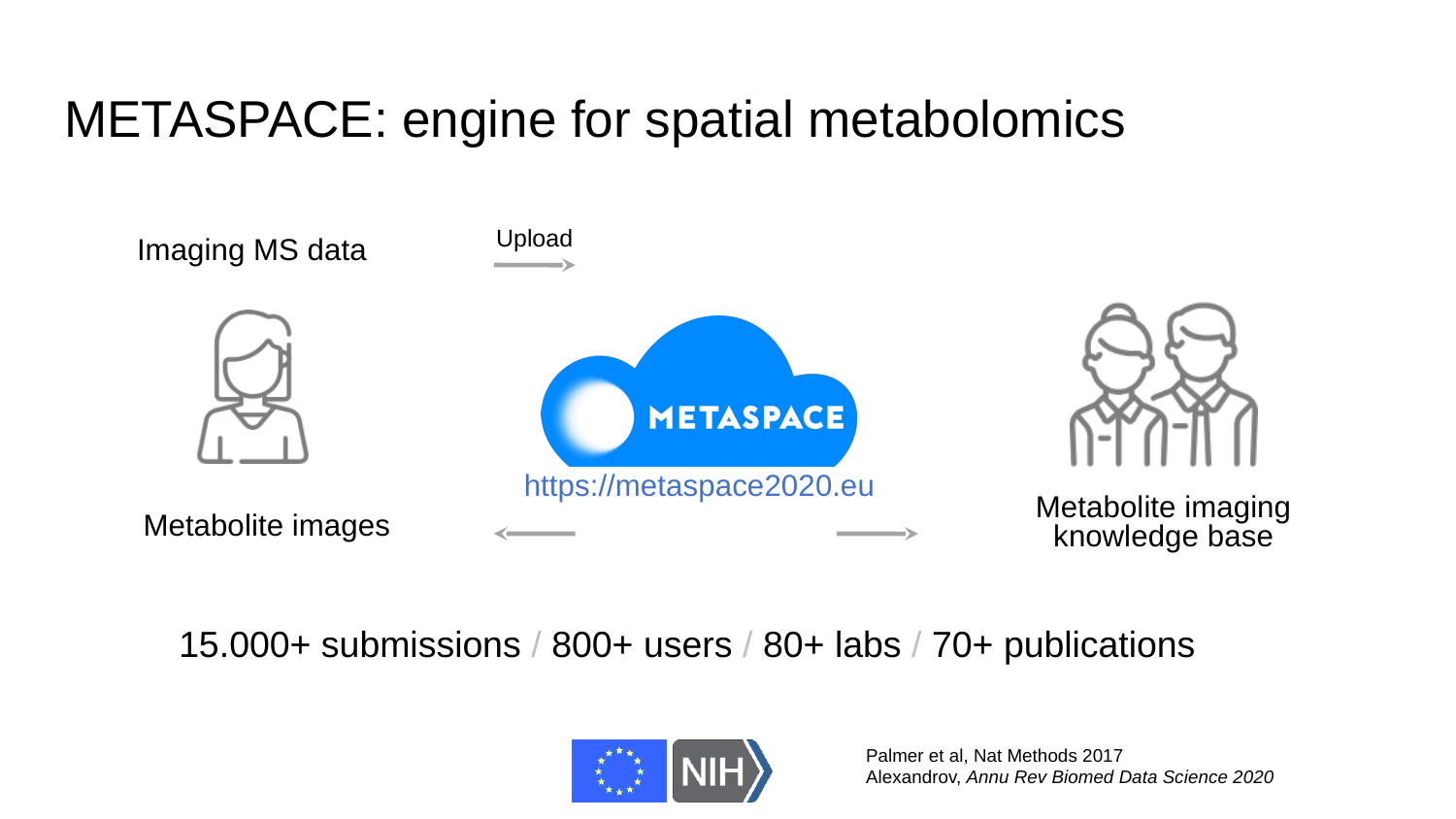#### METASPACE-Lithops



IBM Cloud Code Engine

- Scalable solution for science
- Less infrastructure overhead
- No need for resource planning
- Orchestrates the partitioning and processing of data
- Hides the runtime platform

<https://github.com/lithops-cloud>



- Native support for serverless
- On demand scaling
- Less memory/CPU constraints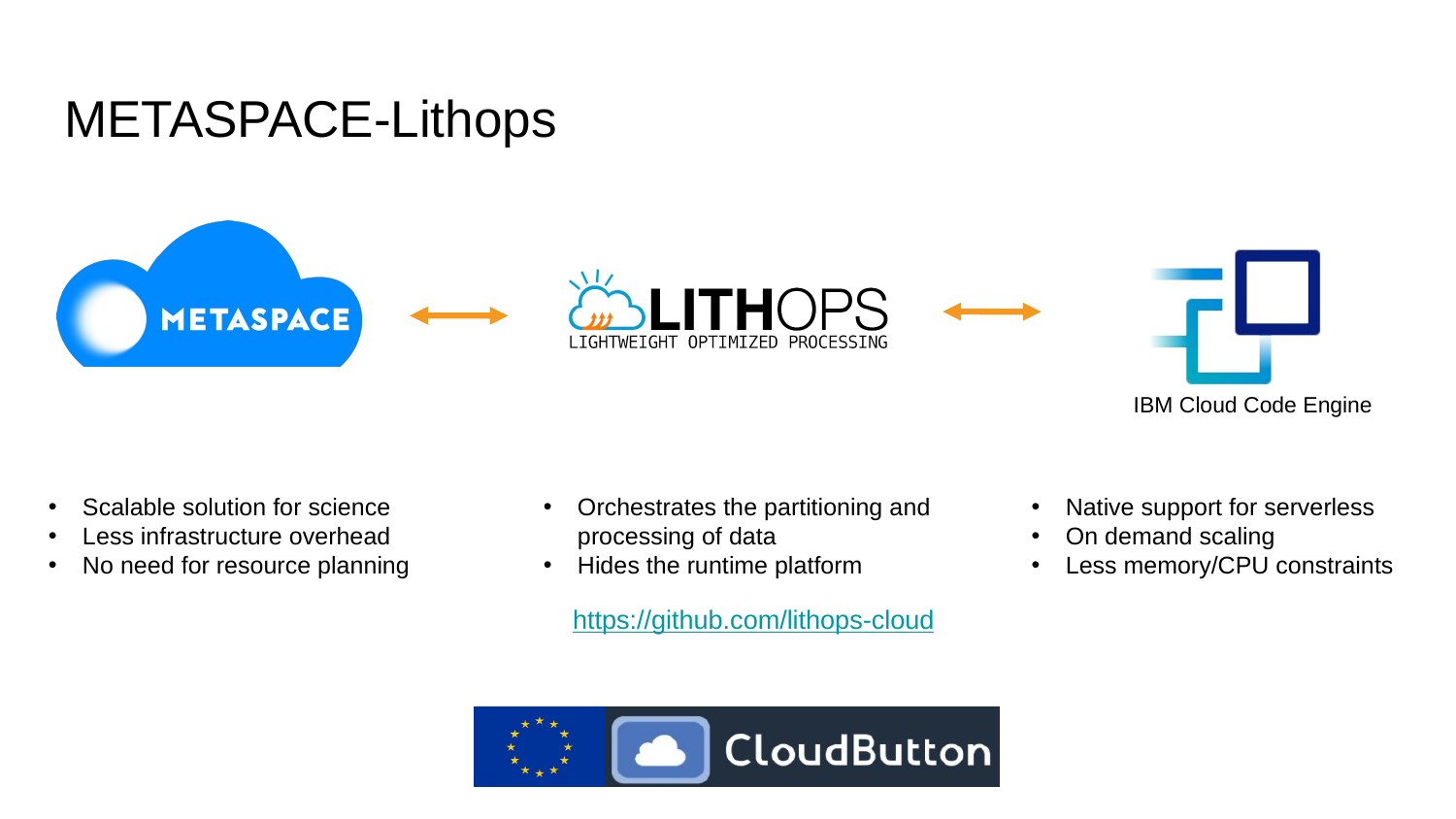### Evaluation of using serverless (Lithops) vs Apache Spark

- Performance: 2-1.2 times faster for small-medium datasets
- Convenience in managing resources
	- setting the number of parallel executors
	- setting the amount of allocated RAM
- Close-to-linear decrease of runtime with increase of number of executors (for 40-160 executors)
- Same lightweight docker images for dev & production in cloud (CF, CE, VPC)
- Cloud-agnostic